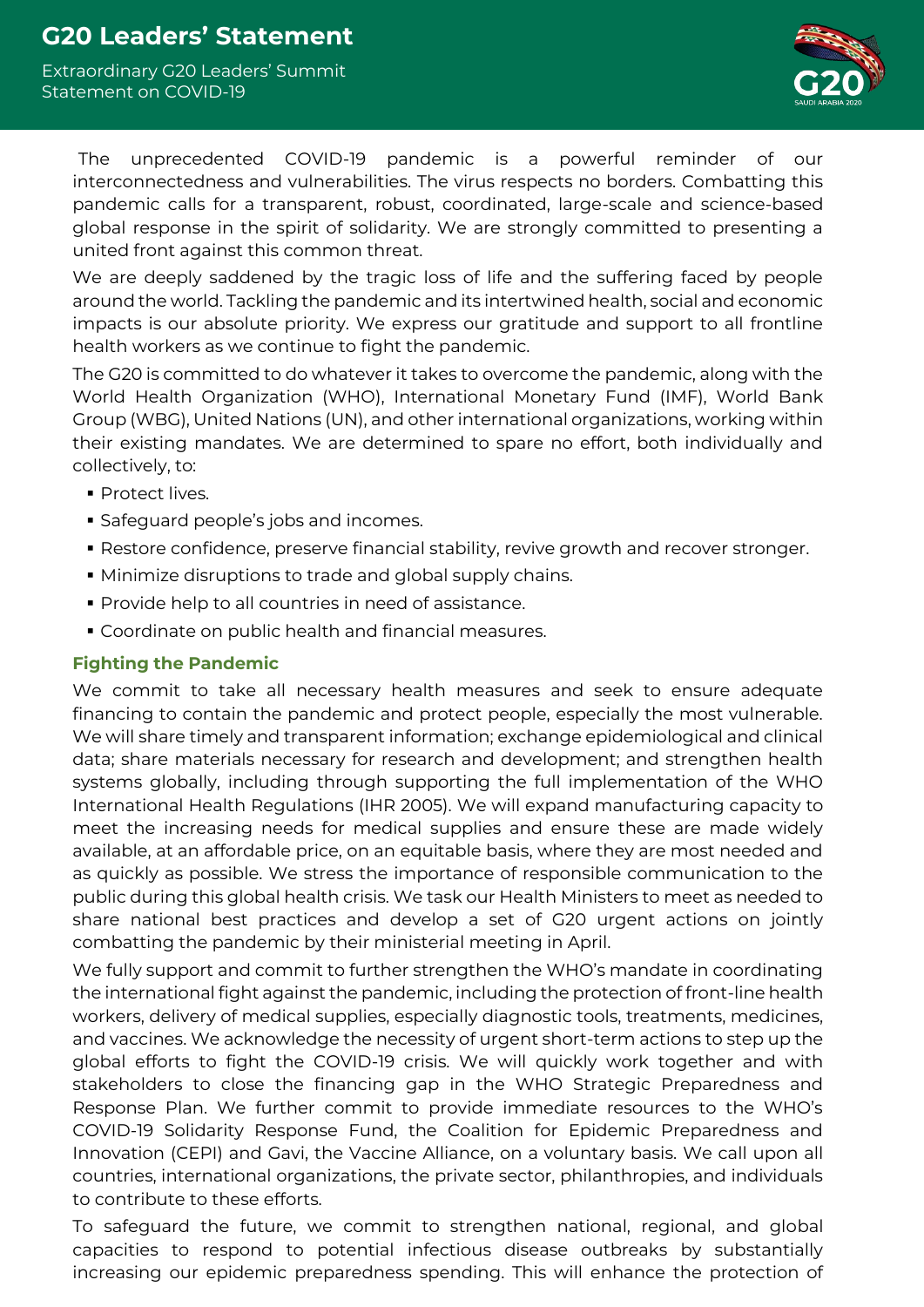Extraordinary G20 Leaders' Summit Statement on COVID-19



everyone, especially vulnerable groups that are disproportionately affected by infectious diseases. We further commit to work together to increase research and development funding for vaccines and medicines, leverage digital technologies, and strengthen scientific international cooperation. We will bolster our coordination, including with the private sector, towards rapid development, manufacturing and distribution of diagnostics, antiviral medicines, and vaccines, adhering to the objectives of efficacy, safety, equity, accessibility, and affordability.

We ask the WHO, in cooperation with relevant organizations, to assess gaps in pandemic preparedness and report to a joint meeting of Finance and Health Ministers in the coming months, with a view to establish a global initiative on pandemic preparedness and response. This initiative will capitalize on existing programs to align priorities in global preparedness and act as a universal, efficient, sustained funding and coordination platform to accelerate the development and delivery of vaccines, diagnostics and treatments.

#### **Safeguarding the Global Economy**

We commit to do whatever it takes and to use all available policy tools to minimize the economic and social damage from the pandemic, restore global growth, maintain market stability, and strengthen resilience.

We are currently undertaking immediate and vigorous measures to support our economies; protect workers, businesses—especially micro-, small and medium-sized enterprises—and the sectors most affected; and shield the vulnerable through adequate social protection. We are injecting over \$5 trillion into the global economy, as part of targeted fiscal policy, economic measures, and guarantee schemes to counteract the social, economic and financial impacts of the pandemic.

We will continue to conduct bold and large-scale fiscal support. Collective G20 action will amplify its impact, ensure coherence, and harness synergies. The magnitude and scope of this response will get the global economy back on its feet and set a strong basis for the protection of jobs and the recovery of growth. We ask our Finance Ministers and Central Bank Governors to coordinate on a regular basis to develop a G20 action plan in response to COVID-19 and work closely with international organizations to swiftly deliver the appropriate international financial assistance.

We support the extraordinary measures taken by central banks consistent with their mandates. Central banks have acted to support the flow of credit to households and businesses, promote financial stability, and enhance liquidity in global markets. We welcome the extension of swap lines that our central banks have undertaken. We also support regulatory and supervisory measures taken to ensure that the financial system continues to support the economy and welcome the Financial Stability Board's (FSB) announced coordination of such measures.

We also welcome the steps taken by the IMF and the WBG to support countries in need using all instruments to the fullest extent as part of a coordinated global response and ask them to regularly update the G20 on the impacts of the pandemic, their response, and policy recommendations. We will continue to address risks of debt vulnerabilities in low-income countries due to the pandemic. We also ask the International Labour Organization (ILO) and the Organisation for Economic Cooperation and Development (OECD) to monitor the pandemic's impact on employment.